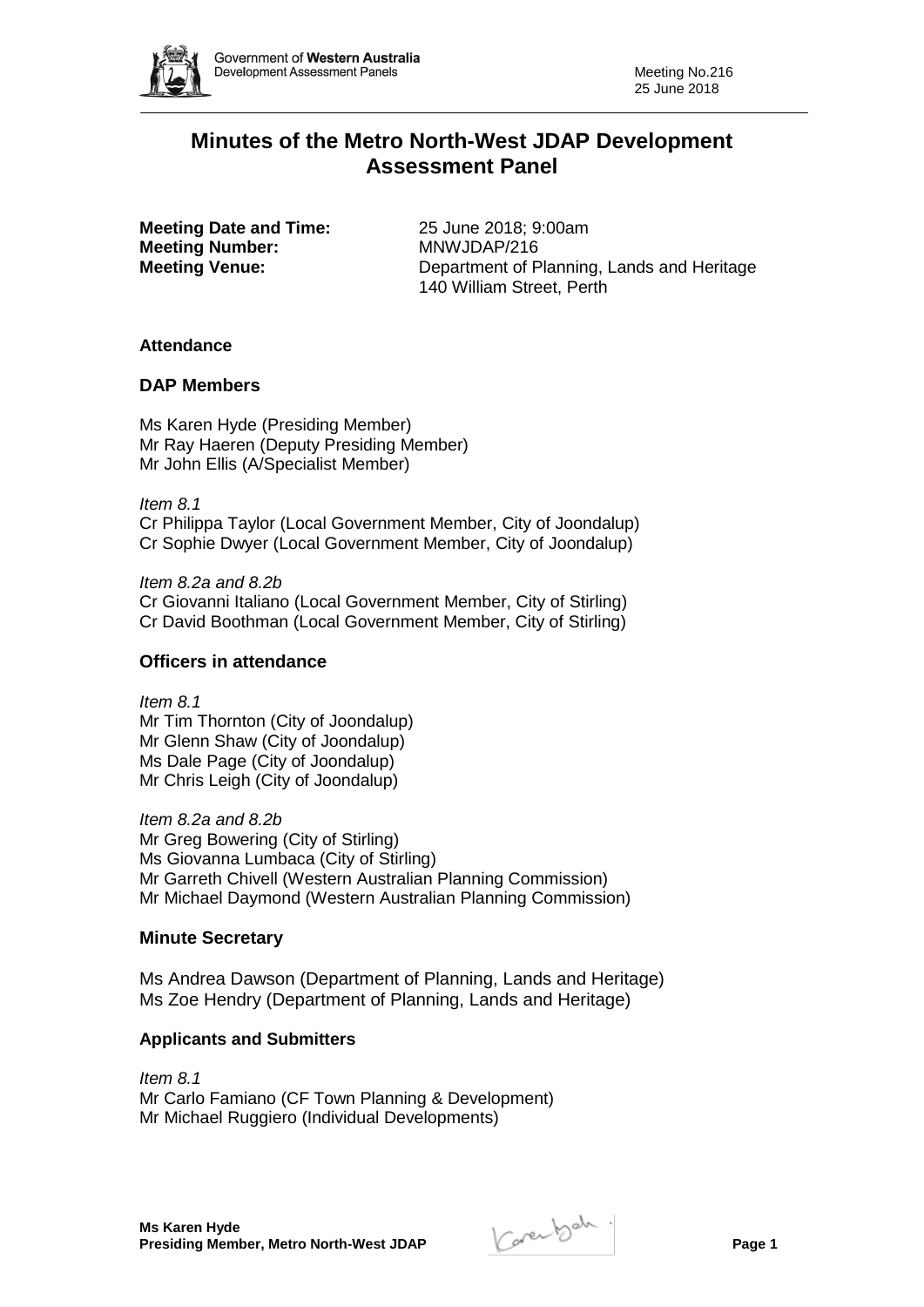

*Item 8.2a and 8.2b* Mr Nik Hidding (Peter Webb & Associates) Mr Andrew Roberts (McLeods) Mr Brendan Foley (Lavan) Mr Matthew Yearsley (Regent Motors Group)

# **Members of the Public / Media**

There was one member of the public in attendance.

## **1. Declaration of Opening**

The Presiding Member declared the meeting open at 9:00am on 25 June 2018 and acknowledged the past and present traditional owners and custodians of the land on which the meeting was being held.

The Presiding Member, announced the meeting would be run in accordance with the DAP Standing Orders 2017 under the *Planning and Development (Development Assessment Panels) Regulations 2011*.

The Presiding Member advised that in accordance with Section 5.16 of the DAP Standing Orders 2017 which states *'A person must not use any electronic, visual or audio recording device or instrument to record the proceedings of the DAP meeting unless the Presiding Member has given permission to do so.',* the meeting would not be recorded.

### **2. Apologies**

Mr John Syme (Specialist Member) Ms Christine Hamilton-Prime (Local Government Member, City of Joondalup)

#### **3. Members on Leave of Absence**

Nil

## **4. Noting of Minutes**

DAP members noted that signed minutes of previous meetings are available on the [DAP website.](https://www.planning.wa.gov.au/7578.aspx)

#### **5. Declaration of Due Consideration**

All members declared that they had duly considered the documents.

#### **6. Disclosure of Interests**

Nil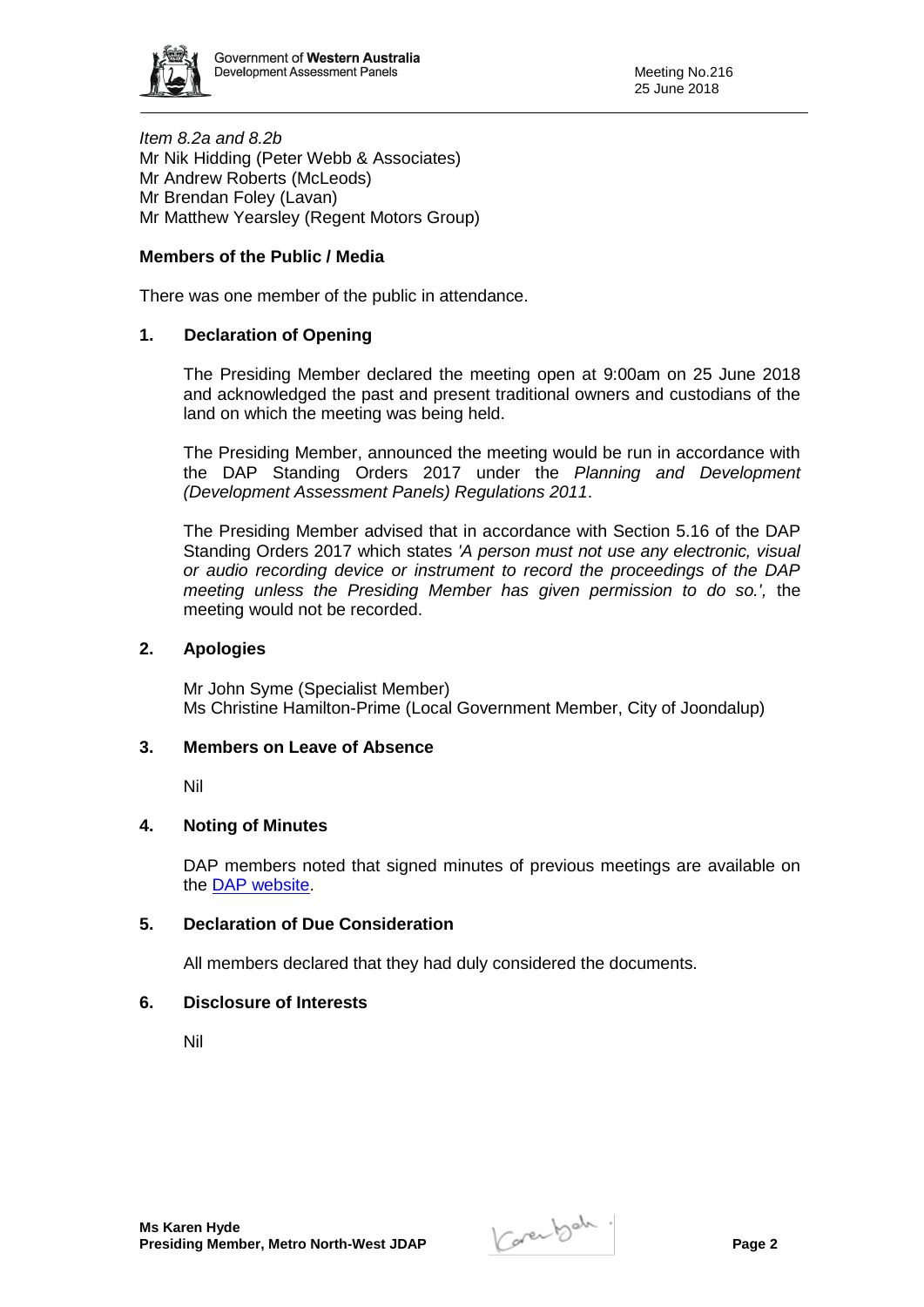

## **7. Deputations and Presentations**

- **7.1** Mr Carlo Famiano (CF Town Planning & Development) addressed the DAP in support of the application at Item 8.1 and responded to questions from the panel.
- **7.2** Ms Dale Page and Mr Chris Leigh (City of Joondalup) addressed the DAP in relation to the application at Item 8.1 and responded to questions from the panel.
- **7.3** Mr Andrew Roberts (McLeods) addressed the DAP against the application at Item 8.2a and 8.2b and responded to questions from the panel.
- **7.4** Mr Brendan Foley (Lavan) addressed the DAP in relation to the application at Item 8.2a and 8.2b and responded to questions from the panel.
- **7.5** Mr Nik Hidding (Peter Webb & Associates) addressed the DAP in relation to the application at Item 8.2a and 8.2b. Mr Nik Hidding and Mr Matthew Yearsley (Regent Motors Group) responded to questions from the panel.
- **7.6** Mr Michael Daymond from the Western Australian Planning Commission responded to questions from the panel at Item 8.2a and 8.2b.
- **7.7** Mr Greg Bowering from the City of Stirling addressed the DAP in relation to the application at Item 8.2a and 8.2b. Mr Greg Bowering and Ms Giovanna Lumbaca responded to questions from the panel.

#### **8. Form 1 – Responsible Authority Reports – DAP Applications**

| 8.1 | <b>Property Location:</b>                        | Lots 348 and 347 (50 and 52) Littorina Avenue,<br>Heathridge                             |  |  |  |
|-----|--------------------------------------------------|------------------------------------------------------------------------------------------|--|--|--|
|     | Development Description:<br>Applicant:           | Construction of fourteen (14) multiple dwellings<br>Mr Carlo Famiano (CF Town Planning & |  |  |  |
|     | Owner:<br>Responsible Authority:<br>DAP File No: | Development)<br>Mr Harley William Francis Burke<br>City of Joondalup<br>DAP/18/01377     |  |  |  |

#### **REPORT RECOMMENDATION**

**Moved by: Cr Philippa Taylor <b>Seconded by: Cr Sophie Dwyer** 

That the Metro North-West JDAP resolves to:

**Refuse** DAP Application reference DAP/18/01377 and accompanying plans (Attachment 2) in accordance with Clause 68 of the Planning and Development (Local Planning Schemes) Regulations 2015 and the provisions of the City of Joondalup District Planning Scheme No.2 for the following reasons:

1. In accordance with Schedule 2, Clause 67 (c) of the *Planning and Development (Local Planning Scheme) Regulations 2015,* the proposed development does not meet the deemed-to-comply provisions or the design principles of clauses 6.3.3 of *State Planning Policy 3.1: Residential Design Codes of Western Australia*, as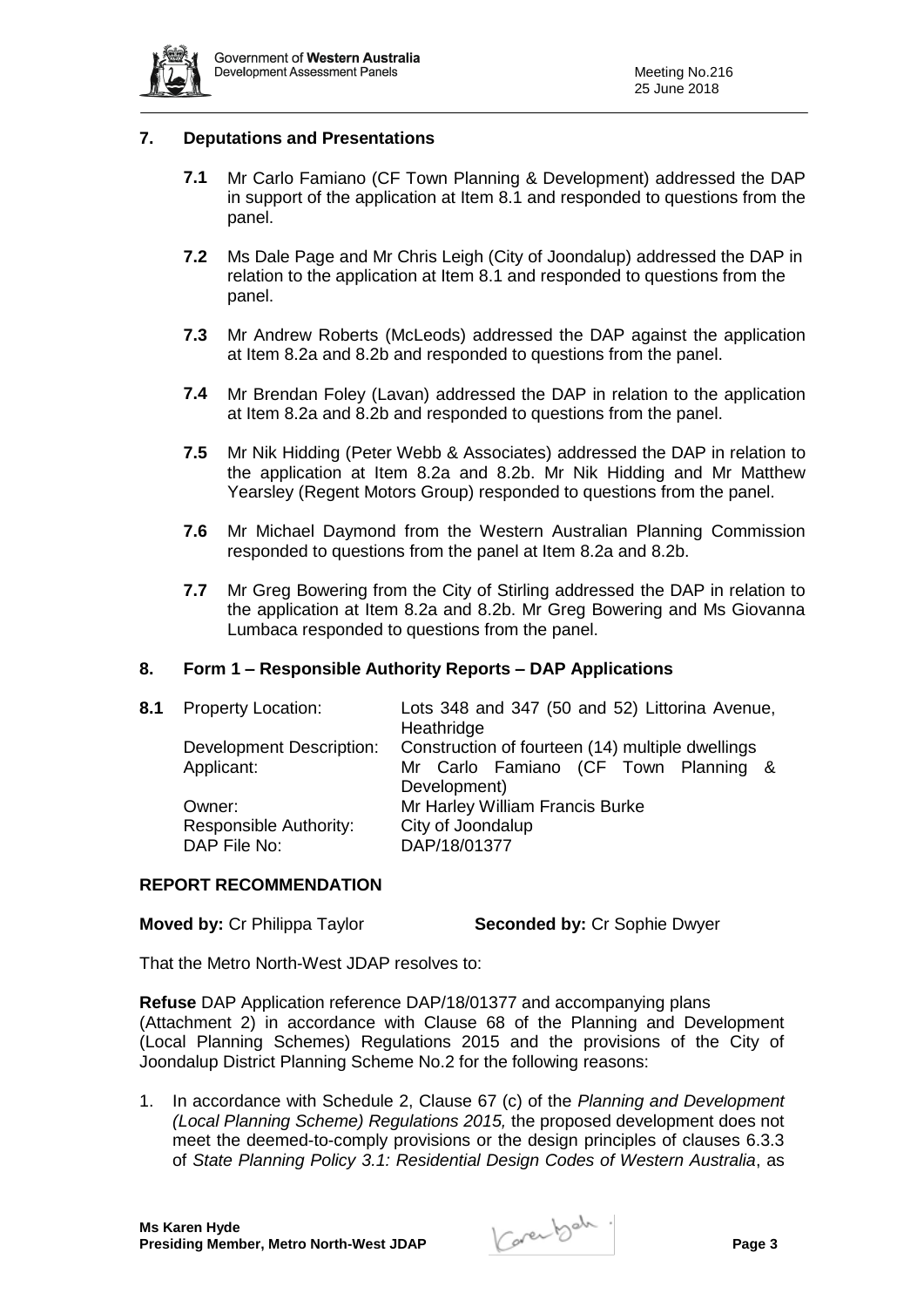

the number of visitor car parking bays provided on-site is inadequate based on the expected demand that would be generated by the 14 multiple dwellings.

- 2. In accordance with Schedule 2, Clause 67 (c) of the *Planning and Development (Local Planning Scheme) Regulations 2015,* the proposed development does not meet the deemed-to-comply provisions or the design principles of clauses 6.3.4 of *State Planning Policy 3.1: Residential Design Codes of Western Australia*, as the proposed grade of the three on-site visitor bays is unacceptable as it does not comply with the Australian Standard (A2890.1).
- 3. In accordance with Schedule 2, Clause 67 (g) of the *Planning and Development (Local Planning Scheme) Regulations 2015,* the proposed development does not comply with the provisions of the City's *Residential Development Local Planning Policy* as the proposed development is not considered to provide:

3.1 Safe, functional or an adequate amount of visitor car parking.

- 4. In accordance with Schedule 2, Clause 67(s) of the *Planning and Development (Local Planning Scheme) Regulations 2015,* the proposed means of vehicle access and parking is not adequate in respect to the following:
	- 4.1 Non-compliant gradient of the three on-site proposed visitor car parking bays.
	- 4.2 Location of proposed on-street parking bays.
	- 4.3 Resultant shortfall for visitor car parking.
- 5. In isolation the discretion being sought in relation to building height and lot boundary setbacks is not considered to unduly impact on the amenity of individual neighbours or the streetscape. However, when considered collectively and in conjunction with the deficiencies relating to visitor parking, the extent of proposed development is considered greater than what the site should accommodate.

**REASON:** In accordance with details contained in the Responsible Authority Report.

## **The Report Recommendation was put and CARRIED UNANIMOUSLY.**

*Cr Philippa Taylor and Cr Sophie Dwyer (City of Joondalup) left the panel at 9:28am.*

*Cr Giovanni Italiano and Cr David Boothman (City of Stirling) joined the panel at 9:28am.*

| 8.2a Property Location:         | Lot 100 (304) Scarborough Beach Road,<br>Osborne Park |
|---------------------------------|-------------------------------------------------------|
| <b>Development Description:</b> | Motor Vehicle Sales and Repair                        |
| Applicant:                      | Mr Nik Hidding (Peter Webb & Associates)              |
| Owner:                          | Mechanical Holdings Pty Ltd & Ryder Pty Ltd           |
| Responsible Authority:          | City of Stirling                                      |
| DAP File No:                    | DAP/17/01353                                          |
|                                 |                                                       |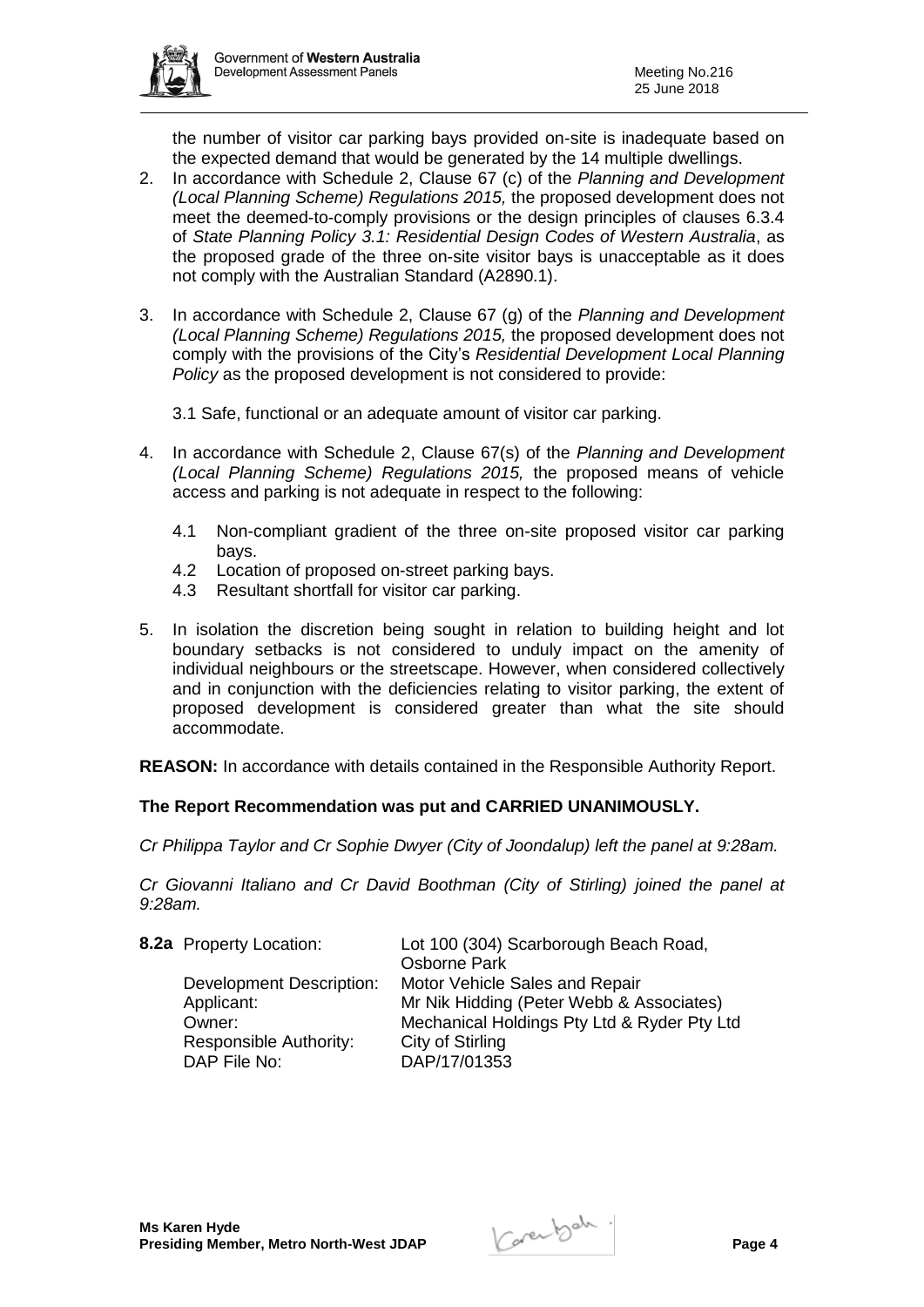

# **REPORT RECOMMENDATION**

**Moved by: Cr David Boothman <b>Seconded by:** Ms Karen Hyde

That the Metro North-West JDAP resolves to:

**Refuse** DAP Application reference DAP/17/01353 and accompanying plans (Attachment 1) in accordance with Clause 68 of the *Planning and Development (Local Planning Schemes) Regulations 2015* and the provisions of the Local Planning Scheme No.3, for the following reasons:

- 1. The proposed form of development and the insufficient mix of land uses proposed will prejudice the development of the site and surrounding area as a planned 'District Centre'.
- 2. The proposed development is inconsistent with Development Control Policy 1.6 Planning to Support Transit Use and Transit as the proposal does not include a mix of uses and activities that will benefit from their proximity and accessibility to public transport, and which will in turn generate a demand for the use of transit infrastructure and service.
- 3. The application does not satisfy *Planning and Development (Local Planning Schemes) Regulations 2015 (Schedule 2 - Deemed Provisions)*, specifically the following:
	- i. 67(a) the aims and provisions of this Scheme;
	- ii. 67(b) the requirements of orderly and proper planning including any proposed local planning scheme or amendment to this Scheme that has been advertised under the Planning and Development (Local Planning Schemes) Regulations 2015 or any other proposed planning instrument that the local government is seriously considering adopting or approving, such as Amendment No.39 and the Herdsman Glendalough Structure Plan;
	- iii. 67(c) any approved State planning policy such as State Planning Policy 4.2 – Activity Centres for Perth and Peel and the identification of the subject site as a 'District Centre';
	- iv. 67(f) any policy of the State such as Development Control Policy 1.6 Planning to Support Transit Use and Transit;
	- v. 67(g) any local planning policy for the Scheme area such as the City's Landscaping Policy (Local Planning Policy 6.6);
	- vi. 67(m) the compatibility of the development with its setting including the relationship of the development to development on adjoining land or on other land in the locality including, but not limited to, the likely effect of the height, bulk, scale, orientation and appearance of the development;
	- vii.  $67(n)$  the amenity of the locality including the following —
	- i. environmental impacts of the development;
	- ii. the character of the locality; and
	- iii. social impacts of the development;
	- viii. 67(p) whether adequate provision has been made for the landscaping of the land to which the application relates and whether any trees or other vegetation on the land should be preserved.
- 4. The proposed development is inconsistent with the objectives of the Herdsman Glendalough Special Control Area as set out in Amendments No.39 to Local Planning Scheme No.3.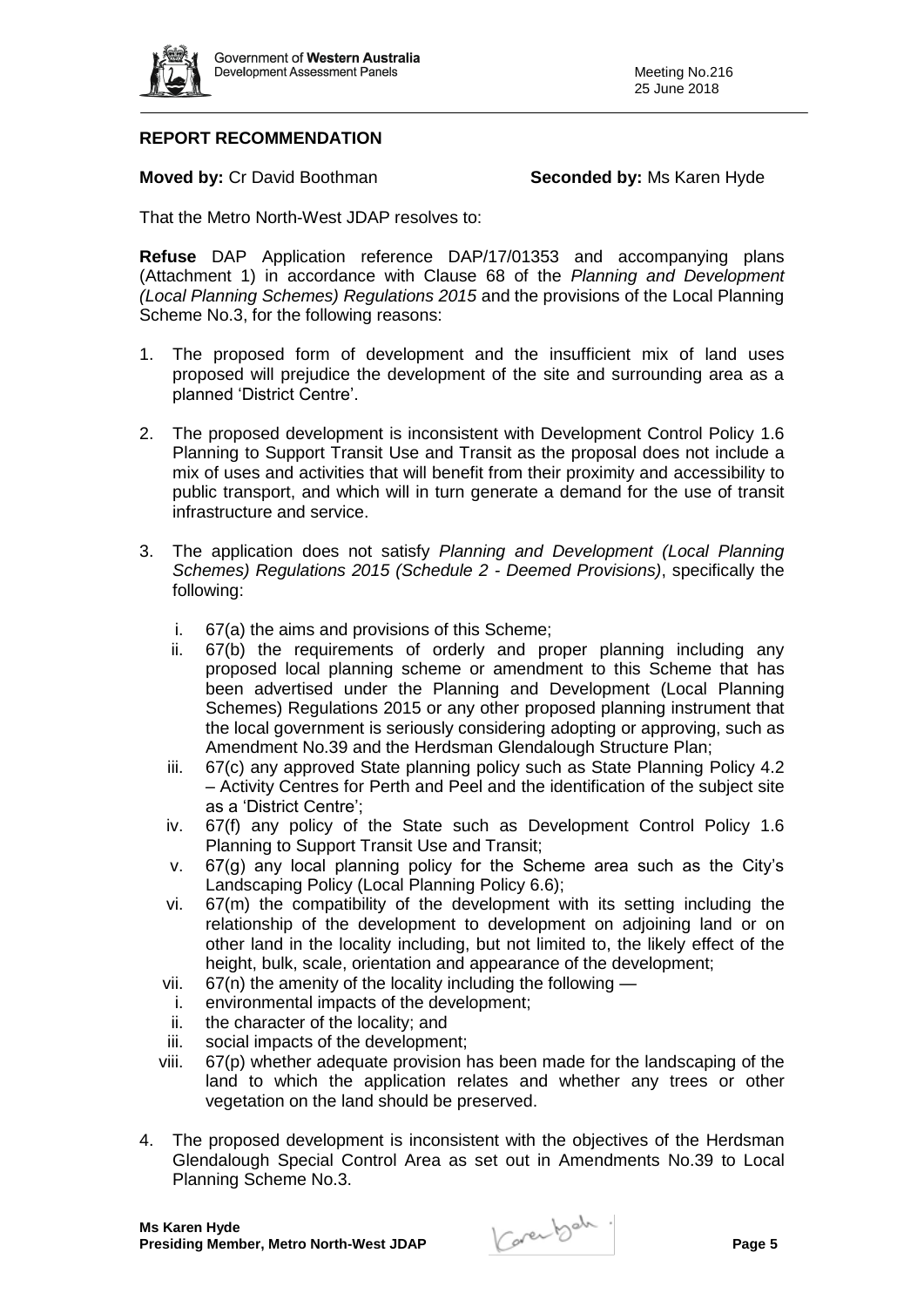

- 5. The proposed development does not achieve the objectives of the Glendalough Station Special Control Area as set out in Clause 6.4 of the City's Local Planning Scheme No. 3*,* as the development does not '*capitalise on the strategic advantages of the Special Control Area's excellent public transport, accessibility and proximity to the Central Business District'*. The proposed development is an underutilisation of the site, which will compromise the planned development of the area.
- 6. The proposed 'Motor Vehicle Repair' use is contrary to the intended future character of the area and is inconsistent with the principles of orderly and proper planning. The proposed use and form of development will prejudice the intent and objectives of the planning framework for the area.
- 7. The proposed development is contrary to the objectives and development provisions of Local Planning Policy 6.6 - Landscaping as it does not improve the visual appeal of the development, does not provide a buffer to the primary street boundary and does not provide 'green relief' from the constructed features of the proposed development.

**REASON:** In accordance with details contained in the Responsible Authority Report.

## **The Report Recommendation was put and CARRIED (3/2).**

- For: Ms Karen Hyde Mr John Ellis Cr David Boothman
- Against: Mr Ray Haeren Cr Giovanni Italiano

| 8.2b Property Location:         |                                        |              | Lot 100 (304) Scarborough Beach Road,       |  |
|---------------------------------|----------------------------------------|--------------|---------------------------------------------|--|
|                                 |                                        | Osborne Park |                                             |  |
| <b>Development Description:</b> |                                        |              | Motor Vehicle Sales and Repair              |  |
| Applicant:                      |                                        |              | Mr Nik Hidding (Peter Webb & Associates)    |  |
| Owner:                          |                                        |              | Mechanical Holdings Pty Ltd & Ryder Pty Ltd |  |
| Responsible Authority:          | Western Australian Planning Commission |              |                                             |  |
| DAP File No:                    |                                        | DAP/17/01353 |                                             |  |

#### **REPORT RECOMMENDATION**

### **Moved by: Cr David Boothman <b>Seconded by:** Ms Karen Hyde

That the Metro North-West JDAP resolves to:

**Refuse** DAP Application reference DAP/17/01353 and accompanying plans date stamped 10 May 2018 in accordance with Clause 30(1) of the Metropolitan Region Scheme for the following reasons:

### **Refusal reasons**

1. The proposal is contrary to the intent of clause 32 resolution 2015/01, as it is inconsistent with Transit Oriented Development principles and provides no ability for adaptive re-use of the site in the future.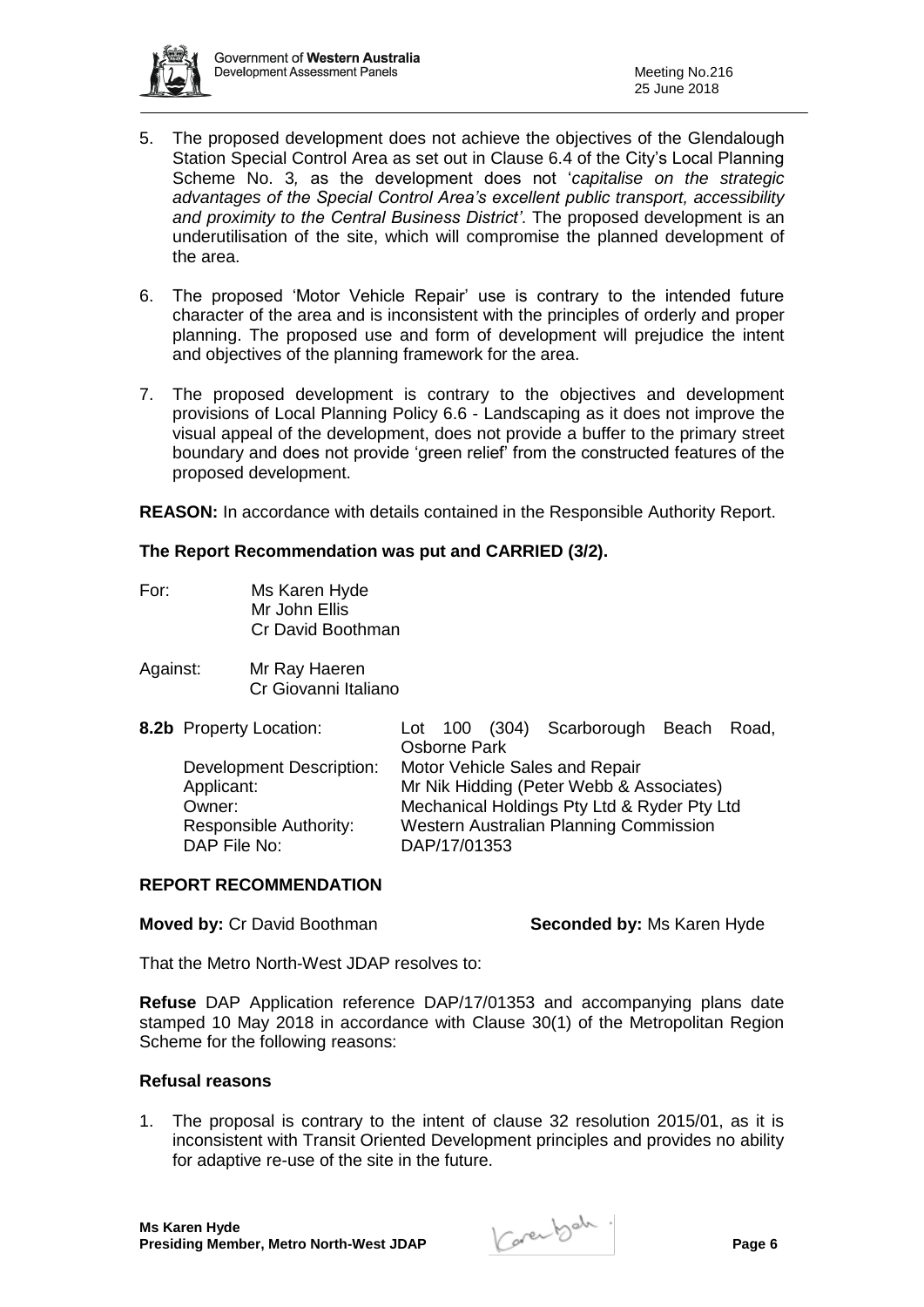

2. The application does not comply with *Development Control Policy 1.6 – Planning to Support Transit Use and Transit Oriented Development*, as the proposed land use is inconsistent with the delivery of a transit oriented development surrounding Glendalough train station.

**REASON:** In accordance with details contained in the Responsible Authority Report.

### **The Report Recommendation was put and CARRIED (3/2).**

For: Ms Karen Hyde Mr John Ellis Cr David Boothman

Against: Mr Ray Haeren Cr Giovanni Italiano

### **9. Form 2 – Responsible Authority Reports – Amending or cancelling DAP development approval**

Nil

### **10. Appeals to the State Administrative Tribunal**

The Presiding Member noted the following State Administrative Tribunal Applications –

| <b>Current Applications</b> |                                                                                  |                                                                                      |  |  |  |
|-----------------------------|----------------------------------------------------------------------------------|--------------------------------------------------------------------------------------|--|--|--|
| <b>LG Name</b>              | <b>Property Location</b>                                                         | <b>Application Description</b>                                                       |  |  |  |
| City of<br>Stirling         | Lots 32, 105 and 400 Tenth<br>Avenue and Lot 33<br>Eleventh<br>Avenue, Inglewood | ALDI Shop and Associated Parking<br><b>WITHDRAWN</b>                                 |  |  |  |
| City of<br>Stirling         | Lot 18 (6) Wanneroo Road,<br>Yokine                                              | <b>Extension to the Shopping Centre</b><br>(Dog Swamp) - MEDIATION IN<br><b>JULY</b> |  |  |  |
| City of<br>Stirling         | Lot 356 (152) Scarborough<br>Beach Road, Scarborough                             | Mixed Use<br>Development<br>DEFERRED UNDER SAT - 28<br>JULY                          |  |  |  |
| City of<br>Wanneroo         | Lot 140 (81) Ghost Gum<br>Boulevard, Banksia Grove                               | <b>Motor Vehicle Repair</b>                                                          |  |  |  |

| <b>Finalised Applications</b>              |                          |                                |  |  |  |
|--------------------------------------------|--------------------------|--------------------------------|--|--|--|
| <b>LG Name</b><br><b>Property Location</b> |                          | <b>Application Description</b> |  |  |  |
| City of                                    | Lot 14691 (2) Plantation | <b>Retirement Complex</b>      |  |  |  |
| Stirling                                   | Street, Menora           |                                |  |  |  |

#### **11. General Business / Meeting Close**

The Presiding Member reminded the meeting that in accordance with Section 7.3 of DAP Standing Order 2017 only the Presiding Member may publicly comment on the operations or determinations of a DAP and other DAP members should not be approached to make comment.